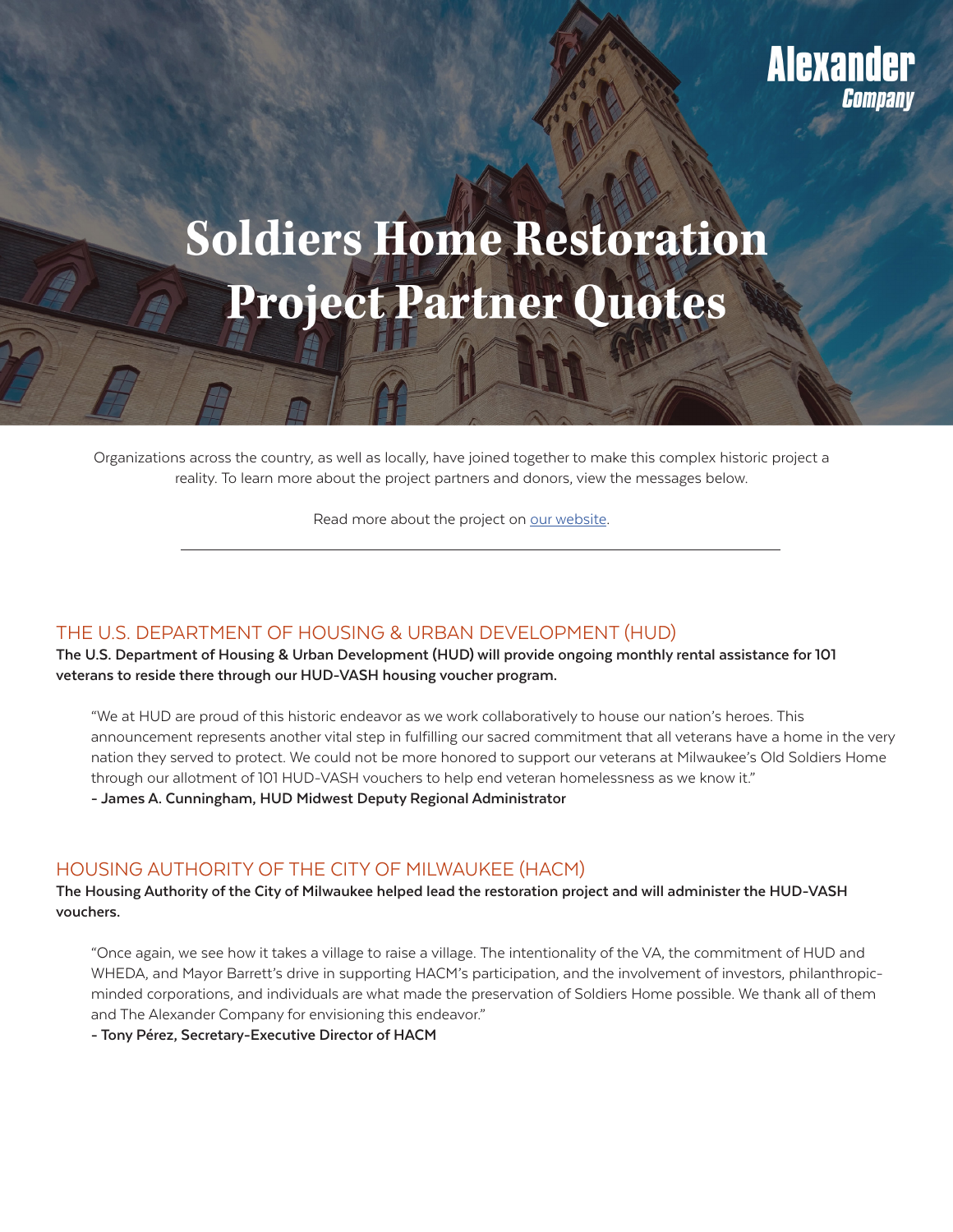# CENTER FOR VETERANS ISSUES (CVI)

**Center for Veterans Issues is the facility operator managing housing units after renovations are complete.**

"We're honored to collaborate with a strong team of community partners to return a piece of national history to the service of veterans. Our nation's veterans are in critical need of resources and support, and we're eager to connect with and welcome the next 50 veterans to this community as the leasing process continues."

**- Eduardo M. Garza, Jr., President of The Center for Veteran's Issues**

## MILWAUKEE PRESERVATION ALLIANCE (MPA)

**From the beginning, MPA served as a partner in the Section 106 consultation which created the framework allowing the buildings to be preserved. The organization's advocacy saw the successful nomination of the campus to the National Trust for Historic Preservation's 11 Most Endangered list in 2011 and elevated it to a National Treasure in 2012, bringing national attention that helped encourage preservation. MPA partnered with the National Trust to create a Community Advisory Council of veterans and related organizations focused on exploring preservation solutions. MPA also served as the fiscal agent for and helped manage the \$3 million capital campaign necessary to fill the project's financing gap. Finally, under the Save the Soldiers Home banner, our resources and community outreach strategies and more have brought awareness to the Soldiers Home and given the public a way to engage in its preservation.**

"The successful rehabilitation of these incredibly significant buildings on the Soldiers Home campus is a testament to the power of historic preservation to not only save bricks and mortar, but to preserve the valuable stories that are imbued within them, and make a true difference in people's lives as well. MPA is proud to have helped make this creative, visionary project a reality and return these special buildings to service to veterans."

**- Jeremy Ebersole, Executive Director, Milwaukee Preservation Alliance**

## ADVISORY COUNCIL ON HISTORIC PRESERVATION (ACHP)

**ACHP is an independent federal agency with the primary mission to encourage historic preservation in the government and across the nation. The National Historic Preservation Act (NHPA), which established the ACHP in 1966, directs federal agencies to act as responsible stewards when their actions affect historic properties. The ACHP is given the legal responsibility to assist federal agencies in their efforts and to ensure they consider preservation during project planning. The ACHP serves as the federal policy advisor to the President and Congress; recommends administrative and legislative improvements for protecting the nation's diverse heritage; and reviews federal programs and policies to promote effectiveness, coordination, and consistency with national preservation policies. A key ACHP function is overseeing the federal historic preservation review process established by Section 106 of the NHPA. Section 106 requires federal agencies to consider the effects of projects, carried out by them or subject to their assistance or approval, on historic properties and provide the ACHP an opportunity to comment on these projects prior to a final decision on them.**

"The Advisory Council on Historic Preservation wishes to extend its congratulations on the highly successful Milwaukee Soldiers Home project. This monumental achievement resulted from the collaboration of committed partners that jointly brought the return of this National Historic Landmark to productive use in service of our nation's veterans. The Milwaukee Soldiers Home success story serves as an excellent example of how Section 106 of the National Historic Preservation Act has been used effectively by the Department of Veterans Affairs (VA) to take vacant and underutilized historic buildings in its stewardship and give them new life through its Enhanced Use Lease Program. Consultation with devoted community members, a hallmark of the Section 106 process, led to identifying opportunities for revitalizing these buildings. This incredible success - by the VA, Alexander Company, Milwaukee Preservation Alliance, Wisconsin Historical Society, National Trust for Historic Preservation, National Park Service, and so many other partners - exemplifies the power of meaningful consultation and we celebrate this outstanding accomplishment."

**- Reid J. Nelson, Executive Director, Acting for the Advisory Council on Historic Preservation**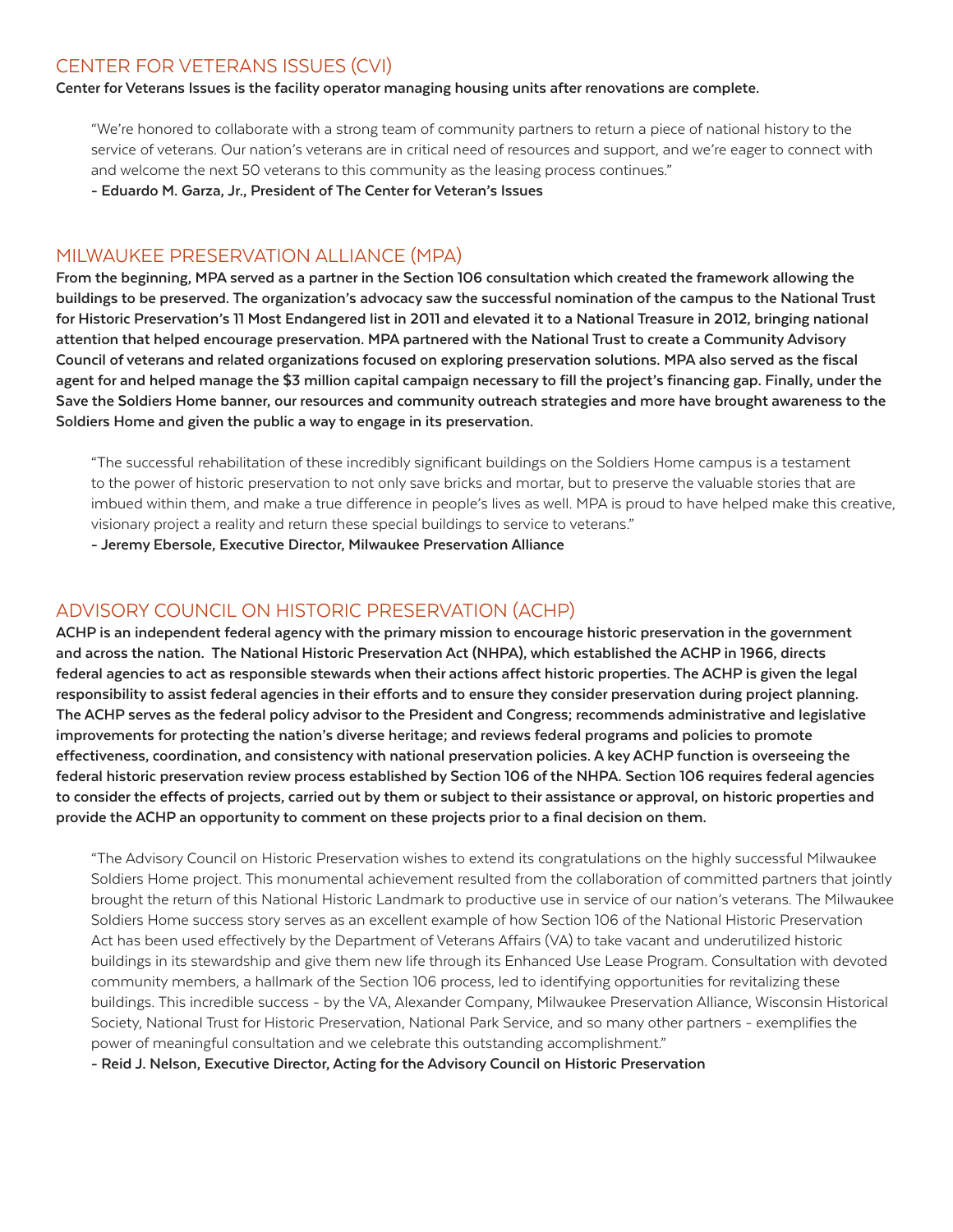## WISCONSIN HOUSING AND ECONOMIC DEVELOPMENT AUTHORITY (WHEDA)

**WHEDA provided a \$30 million investment to the Soldier's Home project.** 

"It is our never-ending obligation, as a state and a nation, to support our outstanding veterans, who have served with honor and courage. It has been gratifying and wonderful to work with The Alexander Company and its partners on the Soldier's Home project with our housing tax credits and financing. Our collaborative efforts will help house and support our hometown heroes with stable, affordable housing."

**- Joaquín Altoro, CEO of the WHEDA**

#### WISCONSIN VETERANS MUSEUM

**The Wisconsin Veterans Museum curator of veteran art, Yvette Pino, chose pieces for Old Main's public spaces from the "unintentional art" of Wisconsin veterans preserved in the museum's collection. Creatively cropped photos, mission and aerial reconnaissance images, landscapes, and bursts of color amid camouflage are now part of the floor-to-ceiling inspiring interior of the Soldiers Home.** 

"The Wisconsin Veterans Museum is honored to have been asked to contribute to the rehabilitation of the Old Main building. Much like the Soldiers Home, the museum was created to serve Wisconsin's Civil War veterans and those veterans that succeed them. We believe the imagery from the museum's collection created by Wisconsin veterans can inspire, comfort, and uplift this generation of Soldiers Home residents. We hope the art will help residents recall positive memories of fellowship, perseverance, and pride linked to their service. We realize not everyone is able to visit the museum in person, and so this collaboration is another avenue to share the stories of our men and women in uniform. We are grateful for the opportunity."

**- Chris Kolakowski, Wisconsin Veteran's Museum Director**

# WISCONSIN HISTORICAL SOCIETY

**The State Historic Preservation Office (SHPO) staff worked with the National Park Service on the National Register and National Historic Landmark designations for the campus and reviewed the work for the historic preservation tax credits.** 

"We celebrate this important step in the long-term vision to return these iconic and significant buildings to use. As one of three original branches of the National Asylum approved by President Abraham Lincoln in 1865, Milwaukee's Soldiers Home (now the Zablocki Medical Center) continues to provide care for veterans. The rehabilitation of Old Main and other buildings of the National Historic Landmark campus demonstrates how many partners can work together to expand this service to our veterans by giving new life to a property of national importance. Congratulations to the Alexander Company on the exceptional project to bring residents back to Old Main!"

**- Dr. Daina Penkiunas, State Historic Preservation Officer, Wisconsin Historical Society**

#### NATIONAL TRUST FOR HISTORIC PRESERVATION

**The National Trust for Historic Preservation has collaborated with the Milwaukee Preservation Alliance to serve as consulting parties and advocates for this important historic rehabilitation. In 2011 we included the National Soldiers' Home Historic District in Milwaukee on our list of America's 11 Most Endangered Historic Places, and we recognized the campus as a National Treasure in 2012, bringing national attention and resources to our preservation advocacy efforts. Since that time we have continued to work closely with the U.S. Department of Veterans Affairs to pursue preservation solutions, traveling to the campus on a regular basis to meet with VA representatives.** 

"We are thrilled that the extraordinary historic preservation of one of our National Treasures has culminated to provide homes for veterans who need them. Restoring this iconic landmark in Milwaukee not only serves as a national inspiration, but it demonstrates the powerful ways that historic tax credits and historic preservation can support the dire need for affordable housing in this country and help resolve the issues of homelessness. The legacy of the building itself is a source of pride to those who live there. It adds meaning and value to the homes of those who have sacrificed for their country, while it also conserves the environment and all the many natural resources that new development would require.